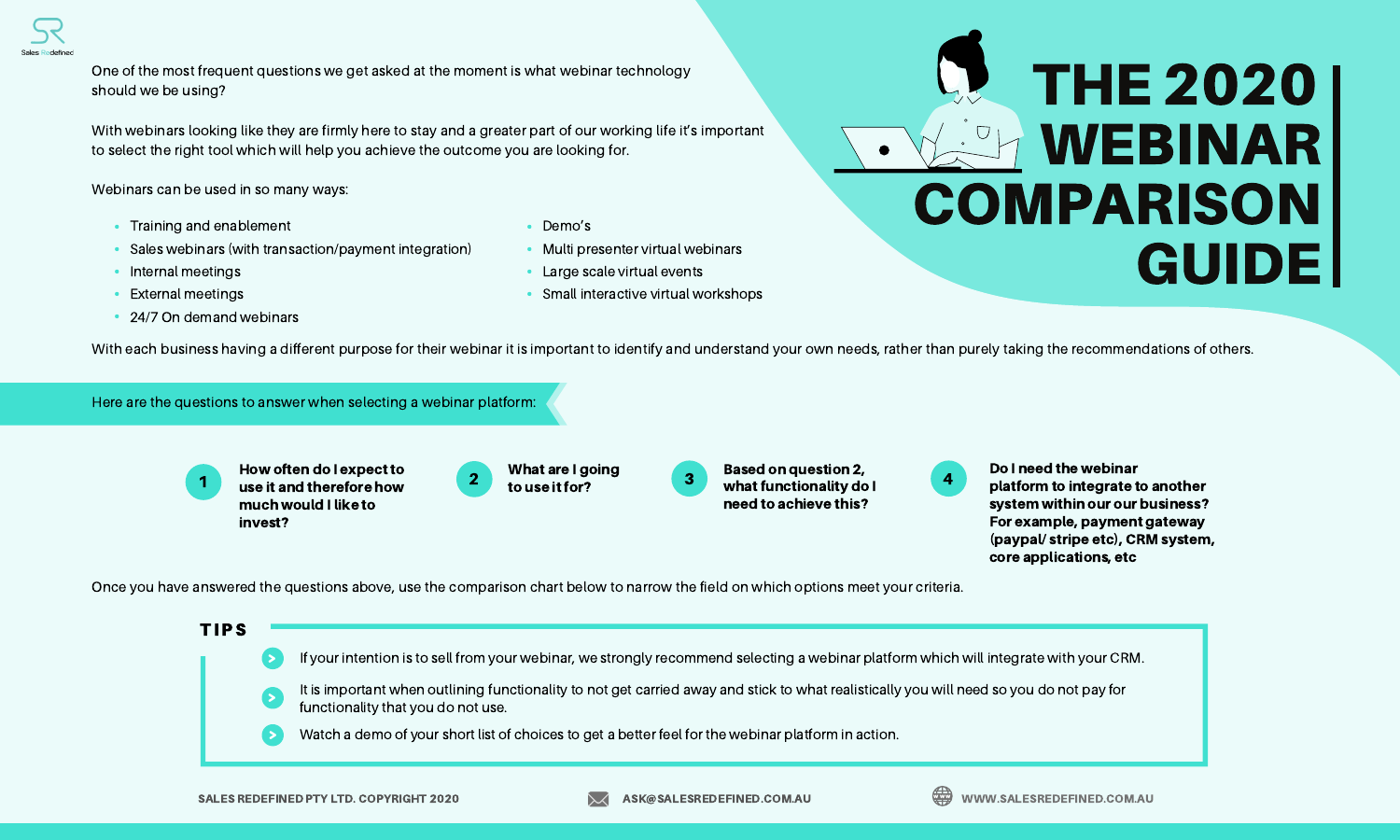| <b>WEBINAR</b>                                              | zoom                       |                                                       |                                                        | $(w)$ WEBINARJAM |                         |                         | (X) GoToMeeting                     |                                    |                  | Cisco<br>webex              |                        |                           |                       | <b>O</b> LiveWebinar |                |                 |                       |
|-------------------------------------------------------------|----------------------------|-------------------------------------------------------|--------------------------------------------------------|------------------|-------------------------|-------------------------|-------------------------------------|------------------------------------|------------------|-----------------------------|------------------------|---------------------------|-----------------------|----------------------|----------------|-----------------|-----------------------|
| <b>COMPARISON GUIDE:</b>                                    |                            |                                                       |                                                        |                  |                         |                         |                                     |                                    |                  | Free                        | <b>Starter</b>         | <b>Plus</b>               | <b>Business</b>       | Free                 | <b>PRO</b>     | <b>Business</b> | <b>Custom</b>         |
| <b>FREE (USD)</b>                                           |                            |                                                       |                                                        |                  |                         |                         |                                     |                                    |                  |                             |                        |                           |                       |                      |                |                 |                       |
| Price \$/mo                                                 | \$0                        | \$19.99/host (starting at<br>10 hosts for \$199.9/mo) | \$19.99/host (starting at<br>100 hosts for \$199.9/mo) | \$499/year       | \$699/year              | \$999/year              | \$14 (\$12/mo if<br>billed annually | \$19 (\$16/mo i<br>billed annually | Custom           | \$0                         | €14.25                 | €19.25                    | €28.50                | \$0                  | \$11.99        | \$95.20         | Custom                |
| Participants                                                |                            | 300                                                   | 500 (Enterprise Plus<br>includes 1,000 participants    | 500              | 2000<br>(+4 presenters) | 5000<br>(+6 presenters) | 150                                 | 250                                | Up to 3000       | 100 (Up)<br>from $50$ )     | Up from<br>50          | Up to<br>100 <sub>1</sub> | Up to<br>200          |                      | 100            | 500             | up to 1500            |
| Price \$/Extra 500 Participants (not included to price/mo)  | $\Box$                     | \$69.99                                               | \$69.99                                                | $\Box$           | $\Box$                  | $\Box$                  |                                     |                                    | Click to contact |                             |                        |                           |                       |                      |                |                 | Click to<br>customize |
| Price \$/Extra 1000 Participants (not included to price/mo) | $\Box$                     | \$109.99                                              | \$109.99                                               | $\Box$           | $\Box$                  | $\Box$                  |                                     |                                    |                  |                             |                        |                           |                       |                      |                |                 |                       |
| <b>INTERFACE &amp; FEATURES</b>                             |                            |                                                       |                                                        |                  |                         |                         |                                     |                                    |                  |                             |                        |                           |                       |                      |                |                 |                       |
| Time Limit / session                                        | 40min                      | 24hrs                                                 | 24hrs                                                  | 2hrs             | 3hrs                    | 4hrs                    | Unlimited                           | Unlimited                          | Unlimited        | Unlimited (up<br>from 40min | <b>Unlimited</b>       | Unlimited                 | Unlimited             | Unlimited            | Unlimited      | Unlimited       | Unlimited             |
| Number of Meetings                                          | Unlimited<br>to 1 meetings | Unlimited 1<br>to 1 meetings                          | Unlimited 1<br>to 1 meetings                           | Unlimited        | Unlimited               | Unlimited               | Unlimited                           | Unlimited                          | Unlimited        | Unlimited                   | Unlimited              | Unlimited                 | Unlimited             | Unlimited            | Unlimited      | Unlimited       | Unlimited             |
| Recording Limit                                             | 40 <sub>min</sub>          | 1GB of MP4 or M4A<br>cloud recording                  | Unlimited                                              | Unlimited        | <b>Unlimited</b>        | Unlimited               | Limited                             | Unlimited                          | Unlimited        |                             | 5GB of<br>cloud storag | 9GB of<br>cloud stora     | 10GB of<br>loud stora | 2hrs                 | 6hrs           | 6hrs            |                       |
| User management (assign roles)                              | $\blacksquare$             | $\overline{\mathbf{z}}$                               | $\blacksquare$                                         | $\Box$           | $\blacksquare$          | $\blacksquare$          | $\Box$                              | $\blacksquare$                     | $\blacksquare$   |                             | $\blacksquare$         | $\blacksquare$            | $\blacksquare$        | $\blacksquare$       | $\blacksquare$ | $\blacksquare$  | $\blacksquare$        |
| Screen Sharing                                              | $\blacksquare$             | $\blacksquare$                                        | $\blacksquare$                                         | $\blacksquare$   | $\blacksquare$          | $\blacksquare$          | $\blacksquare$                      | $\blacksquare$                     | $\blacksquare$   | $\blacksquare$              | $\blacksquare$         | $\blacksquare$            | $\blacksquare$        | $\blacksquare$       | $\blacksquare$ | $\blacksquare$  | $\blacksquare$        |
| File Sharing                                                | $\blacksquare$             | $\blacksquare$                                        | $\blacksquare$                                         | $\blacksquare$   | $\blacksquare$          | $\blacksquare$          | $\Box$                              | $\blacksquare$                     | $\blacksquare$   | $\blacksquare$              | $\blacksquare$         | $\blacksquare$            | $\blacksquare$        | $\blacksquare$       | $\blacksquare$ | $\blacksquare$  | $\blacksquare$        |
| Chat room                                                   | $\blacksquare$             | $\blacksquare$                                        | $\blacksquare$                                         | $\blacksquare$   | $\blacksquare$          | $\blacksquare$          | $\blacksquare$                      | $\blacksquare$                     | $\blacksquare$   | $\blacksquare$              | $\blacksquare$         | $\blacksquare$            | $\blacksquare$        | $\blacksquare$       | $\blacksquare$ | $\blacksquare$  | $\blacksquare$        |
| Q&A mode                                                    | $\Box$                     | $\blacksquare$                                        | $\blacksquare$                                         | $\blacksquare$   | $\blacksquare$          | $\blacksquare$          | $\Box$                              | $\Box$                             | $\Box$           | $\Box$                      | $\Box$                 | $\Box$                    | $\Box$                | $\Box$               | $\Box$         | $\blacksquare$  | $\blacksquare$        |
| Polls / surveys                                             | $\Box$                     | $\Box$                                                | $\Box$                                                 | $\blacksquare$   | $\blacksquare$          | $\blacksquare$          | $\Box$                              | $\Box$                             | $\Box$           | $\blacksquare$              | $\blacksquare$         | $\blacksquare$            | $\blacksquare$        | $\blacksquare$       | $\blacksquare$ | $\blacksquare$  | $\blacksquare$        |
| Custom emails                                               | $\Box$                     | $\blacksquare$                                        | $\blacksquare$                                         | $\blacksquare$   | $\blacksquare$          | $\blacksquare$          | $\Box$                              | $\Box$                             | $\Box$           | $\Box$                      | $\Box$                 | $\Box$                    | $\Box$                | $\blacksquare$       | $\blacksquare$ | $\blacksquare$  | $\blacksquare$        |
| <b>SMS Reminders</b>                                        | $\Box$                     | $\Box$                                                | $\Box$                                                 | $\blacksquare$   | $\blacksquare$          | $\blacksquare$          | $\Box$                              | $\Box$                             | $\Box$           | $\Box$                      | $\Box$                 | $\Box$                    | $\Box$                | U                    | $\Box$         | $\Box$          | $\Box$                |
| Web Version (app)                                           | $\blacksquare$             | $\blacksquare$                                        | $\blacksquare$                                         | $\blacksquare$   | $\blacksquare$          | $\blacksquare$          | M                                   | $\blacksquare$                     | $\blacksquare$   | $\blacksquare$              | $\blacksquare$         | $\blacksquare$            | $\blacksquare$        | $\blacksquare$       | $\blacksquare$ | $\blacksquare$  | $\blacksquare$        |
| Mobile Version (app)                                        | $\blacksquare$             | $\blacksquare$                                        | $\blacksquare$                                         | $\Box$           | $\Box$                  | $\Box$                  | $\blacksquare$                      | $\blacksquare$                     | $\blacksquare$   | $\blacksquare$              | $\blacksquare$         | $\blacksquare$            | $\blacksquare$        | $\Box$               | $\Box$         | $\Box$          | $\Box$                |
| Desktop Version (app)                                       | $\blacksquare$             | $\blacksquare$                                        | $\blacksquare$                                         | $\Box$           | $\Box$                  | $\Box$                  | $\Box$                              | $\Box$                             | $\Box$           | $\blacksquare$              | $\blacksquare$         | $\blacksquare$            | $\blacksquare$        | $\Box$               | $\Box$         | $\Box$          | $\Box$                |
| Autopilot / Recurring Webinars                              | $\Box$                     | $\Box$                                                | $\Box$                                                 | $\blacksquare$   | Z                       | $\blacksquare$          | $\Box$                              | $\Box$                             | $\Box$           | $\Box$                      | $\Box$                 | $\Box$                    | $\Box$                |                      | ⋃              | $\Box$          | $\Box$                |
| Rebranding                                                  | $\Box$                     | 7                                                     | Ø                                                      | $\Box$           | Ø                       | Ø                       | $\Box$                              | $\Box$                             | $\Box$           | $\Box$                      | $\Box$                 | $\Box$                    | Ø                     |                      | $\blacksquare$ | $\blacksquare$  | $\blacksquare$        |
| Payment Integrations                                        | $\Box$                     | $\Box$                                                | $\Box$                                                 | $\blacksquare$   | $\blacksquare$          | $\blacksquare$          | $\blacksquare$                      | $\blacksquare$                     | $\blacksquare$   | $\Box$                      | $\Box$                 | $\Box$                    | $\Box$                | $\Box$               | $\Box$         | $\Box$          | $\Box$                |
| Reports / Statistics                                        | $\Box$                     | $\blacksquare$                                        | $\blacksquare$                                         | $\blacksquare$   | $\blacksquare$          | $\blacksquare$          | $\Box$                              | $\Box$                             | $\Box$           | $\Box$                      | $\Box$                 | $\blacksquare$            | $\blacksquare$        | $\Box$               | $\Box$         | $\Box$          | $\Box$                |
| <b>REST API</b>                                             | $\blacksquare$             | $\blacksquare$                                        | $\blacksquare$                                         | $\Box$           | $\Box$                  | $\Box$                  | $\blacksquare$                      | $\blacksquare$                     | $\blacksquare$   | $\Box$                      | $\blacksquare$         | $\blacksquare$            | $\blacksquare$        | $\blacksquare$       | $\blacksquare$ | $\blacksquare$  | $\blacksquare$        |
| Phone support                                               | $\blacksquare$             | $\blacksquare$                                        | $\blacksquare$                                         | $\Box$           | $\Box$                  | $\Box$                  | $\blacksquare$                      | $\blacksquare$                     | $\blacksquare$   | $\Box$                      | $\Box$                 | $\Box$                    | $\Box$                | $\Box$               | $\Box$         | $\Box$          | $\Box$                |
| Email support                                               | $\blacksquare$             | $\blacksquare$                                        | $\blacksquare$                                         | $\blacksquare$   | $\blacksquare$          | $\blacksquare$          | $\Box$                              | $\Box$                             | $\Box$           | $\blacksquare$              | $\blacksquare$         | $\blacksquare$            | $\blacksquare$        | $\blacksquare$       | $\blacksquare$ | $\blacksquare$  | $\blacksquare$        |
| Live Chat Support                                           | $\Box$                     | $\Box$                                                | $\blacksquare$                                         | $\Box$           | $\Box$                  | $\Box$                  | $\Box$                              | $\Box$                             | $\Box$           | $\Box$                      | $\Box$                 | $\Box$                    | $\Box$                | $\Box$               | $\Box$         | $\Box$          | $\Box$                |
| Additional features                                         |                            |                                                       |                                                        |                  |                         |                         |                                     |                                    |                  |                             |                        |                           |                       |                      |                |                 |                       |

\*Please note all pricing is in USD, please check pricing on the providers websites for any changes.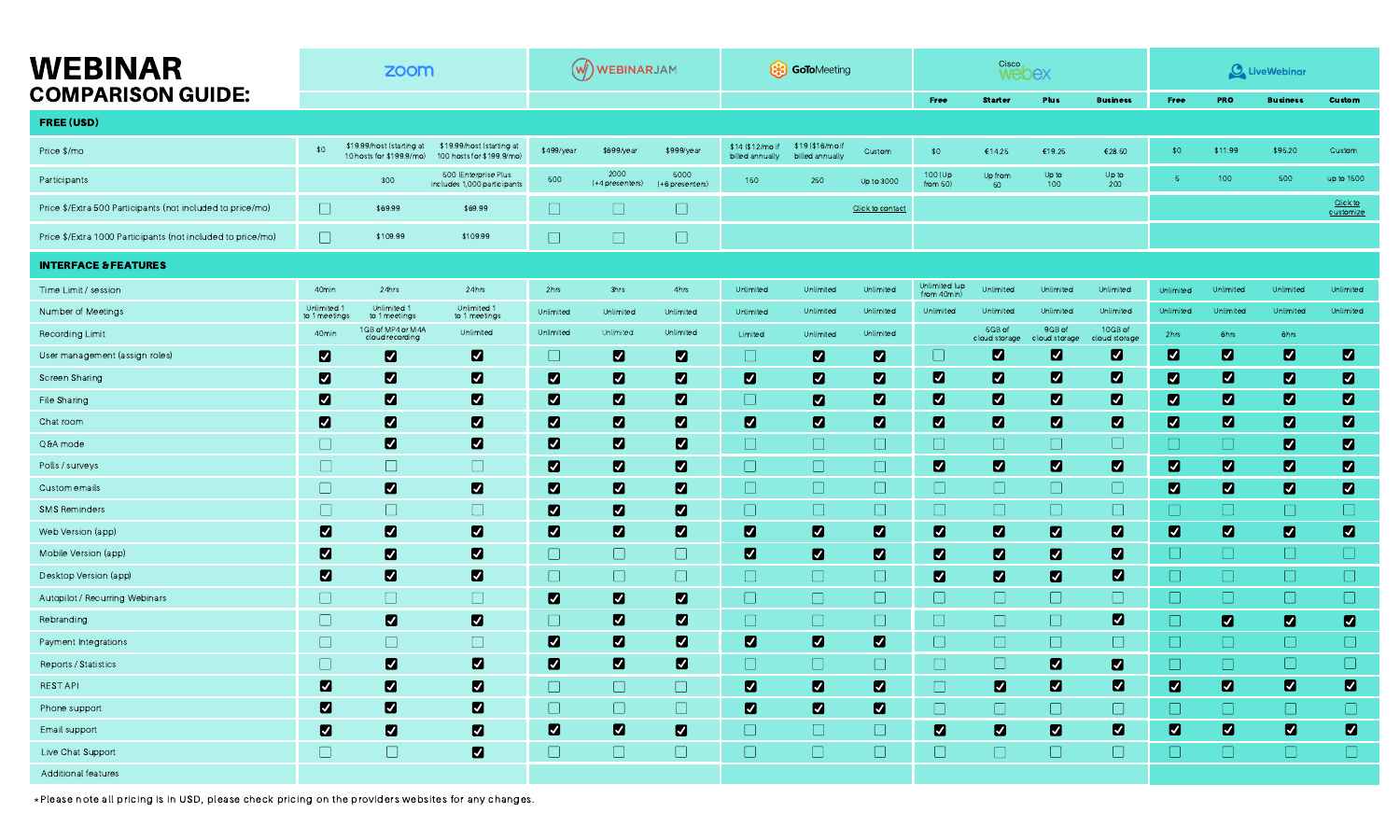#### Putting your webinar into action

Hopefully you have selected your webinar platform, so now we will look at what makes a webinar effective in terms of driving engagement and results.

### Here are top tips to consider:

- A webinar as a one hit wonder is unlikely to deliver results for your business, it needs to be considered part of a wider campaign, what comes before and after the webinar?
- If your intention is lead generation, ensure you have a call to action at the end of the webinar which is a logical next step for those that are interested. Send a reminder email before the webinar to maximise attendance.
- Follow up with a) attendees of the webinar b) those who registered and did not show up after the webinar.
- Record the webinar whenever possible so you have a replay available for those who didn't make it. You can also repurpose this content in other ways.

# How to generate leads from your webinars

Why do some webinars convert, and others don't?

There is a real art to creating a high converting webinar and successfully leveraging a webinar as a sales tool. Unfortunately a one hit wonder webinar won't do the trick.

We've spent countless hours and day studying the best of the best webinars and road testing different approaches to enable us to give you the cliff notes for successful webinars.

A webinar can be a highly scalable and profitable asset to your business. Consider webinars your new virtual sales assistant and best friend to your sales team!

If you would like to learn how to generate leads from your webinar and make webinars part of your broader sales strategy, then join me on a free of charge webinar to learn the Sales Redefined webinar formula.